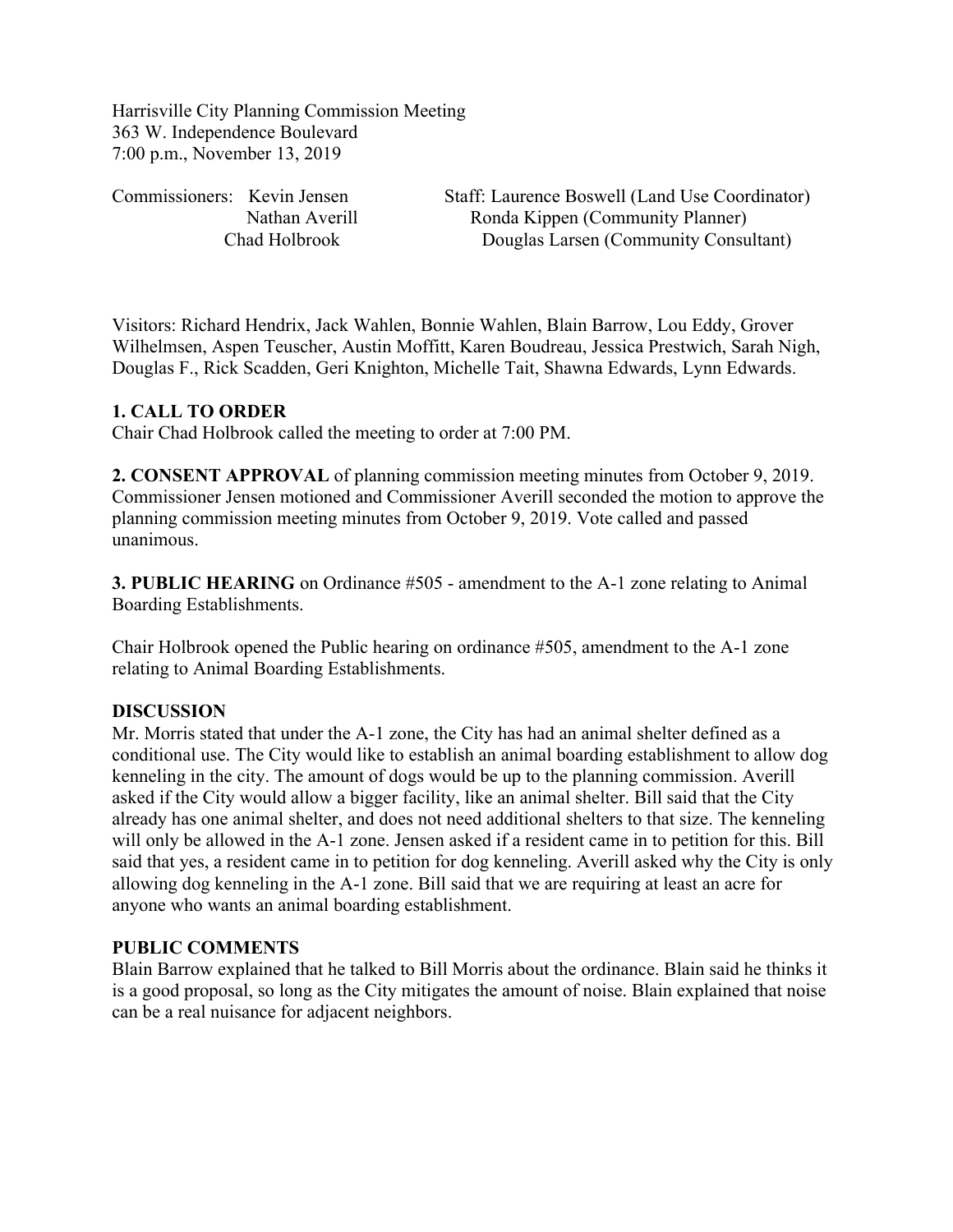## **DISCUSSION**

Commissioner Jensen stated that the one acre requirement might be too little. Commissioner Jensen suggested having more land for kenneling to reduce or mitigate the noise that could cause an issue for adjoining neighbors. Commissioner Averill stated that the kenneling falls under a conditional use permit, so the planning commission can still put restrictions on any applications that come through. Bill Morris stated that the City could require a minimum of three acres. Commissioner Averill asked if three acres are required for breeding, according to how the ordinance is written. Bill explained that puppies do not count as dogs. Puppies have to be four or more months old to be considered dogs. Bill also stated that anyone in the City can have up to three dogs and five cats without any restrictions.

# **MOTION**

Commissioner Jensen motioned and Commissioner Holbrook seconded the motion to approve Ordinance #505 - amendment to the A-1 zone relating to Animal Boarding Establishments with the change on 11.10.020, adding that an animal establishment should be a minimum of three acres, not one. Vote called and passed unanimous.

**4. PUBLIC HEARING** on Ordinance #503 – large project master planned communities/mixed use/in-fill.

Chair Holbrook opened the Public hearing on ordinance #503, large project master planned communities/mixed use/in-fill.

## **DISCUSSION**

Bill Morris stated that the old mixed use ordinance was too difficult to implement. Bill also stated that staff has been working on a new ordinance that enables planning commission to accept or decline a mixed use development through a zoning change. Bill presented the infill overlay map. Bill reads from page 2 of the ordinance, explaining the difference between the large project master planned communities and in-fill projects. Large project master planned communities will allow mixed use for any development over 100 acres. All other developments would be considered in-fill. The city is concerned about some blighted areas in the city. There is a blighted area across the street from Walmart, on the west side. The underlying zone is commercial, but it has the infill overlay. The ordinance provides some basic fundamentals, and then the developers come in with their plan and the planning commission can decide if they want to accept it or not through a zoning change. Bill pointed out other areas in the city that have the in-fill overlay, including properties off main corridors like Washington Blvd. The planning commission has the ability to amend the in-fill overlay map if they desire, but for now they can only allow in-fill development with the indicated areas on the map. The development agreement will outline all the setbacks and density requirements for each mixed use development.

#### **PUBLIC COMMENTS**

Rick Hendrix expressed concern for the golf course and the parcels highlighted on the map north of the golf course that are off HWY 89. There is little access off HWY 89. Rick is also concerned about four story buildings being allowed with this new ordinance.

Grover Wilhelmsen agrees with Rick Hendrix about the concern of four story builings. Grover stated that four stories blocks residents' view of the landscape.